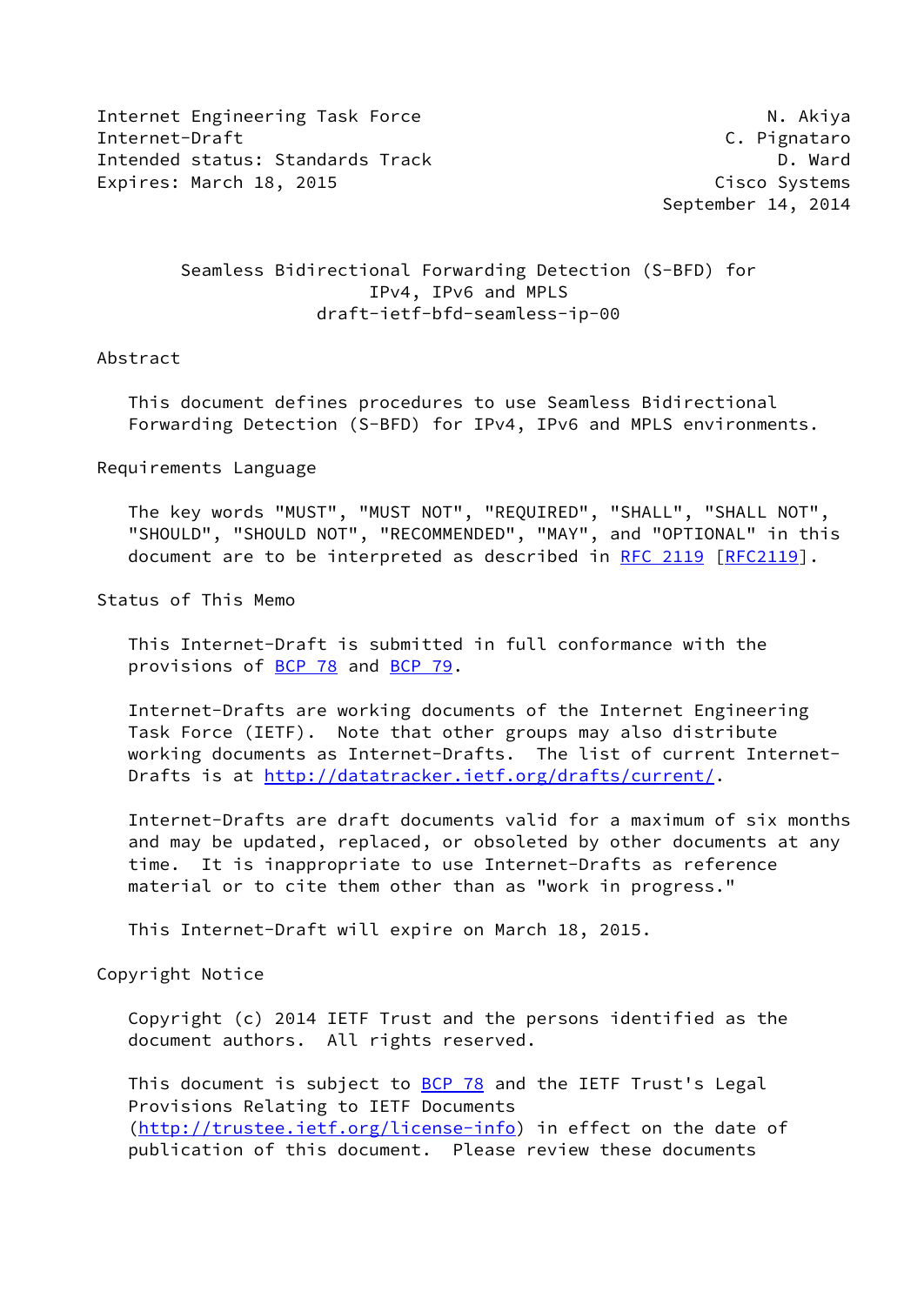<span id="page-1-1"></span>Internet-Draft Seamless BFD for IP September 2014

 carefully, as they describe your rights and restrictions with respect to this document. Code Components extracted from this document must include Simplified BSD License text as described in Section 4.e of the Trust Legal Provisions and are provided without warranty as described in the Simplified BSD License.

Table of Contents

|                                                            | $\overline{2}$ |
|------------------------------------------------------------|----------------|
| 2.                                                         | $\overline{2}$ |
| 3.                                                         | $\overline{3}$ |
| S-BFD Control Packet Demultiplexing<br>4.                  | $\overline{3}$ |
| 5.                                                         | $\overline{3}$ |
| 5.1. Details of S-BFD Control Packet Sent by SBFDInitiator | $\overline{3}$ |
| 5.2. Target vs. Remote Entity (S-BFD Discriminator)        | $\overline{4}$ |
|                                                            | $\overline{4}$ |
| 6.1. Details of S-BFD Control Packet Sent by SBFDReflector | $\overline{5}$ |
| 7.                                                         | $\overline{5}$ |
| 8.                                                         | $\overline{5}$ |
| 9.                                                         | 6              |
|                                                            | 6              |
|                                                            | $\overline{1}$ |
| Normative References<br>11.1.                              | $\overline{1}$ |
| 11.2. Informative References                               | $\overline{1}$ |
| Authors' Addresses                                         | $\overline{1}$ |
|                                                            |                |

## <span id="page-1-0"></span>[1](#page-1-0). Introduction

 Seamless Bidirectional Forwarding Detection (S-BFD), [\[I-D.ietf-bfd-seamless-base\]](#page-7-1), defines a generalized mechanism to allow network nodes to seamlessly perform continuity checks to remote entities. This document defines necessary procedures to use S-BFD on IPv4, IPv6 and MPLS environments.

 The reader is expected to be familiar with the IP, MPLS BFD and S-BFD terminologies and protocol constructs.

<span id="page-1-2"></span>[2](#page-1-2). S-BFD UDP Port

 A new UDP port is defined for the use of the S-BFD on IPv4, IPv6 and MPLS environments: TBD1. SBFDReflector session MUST listen for incoming S-BFD control packets on the port TBD1. SBFDInitiator sessions MUST transmit S-BFD control packets with destination port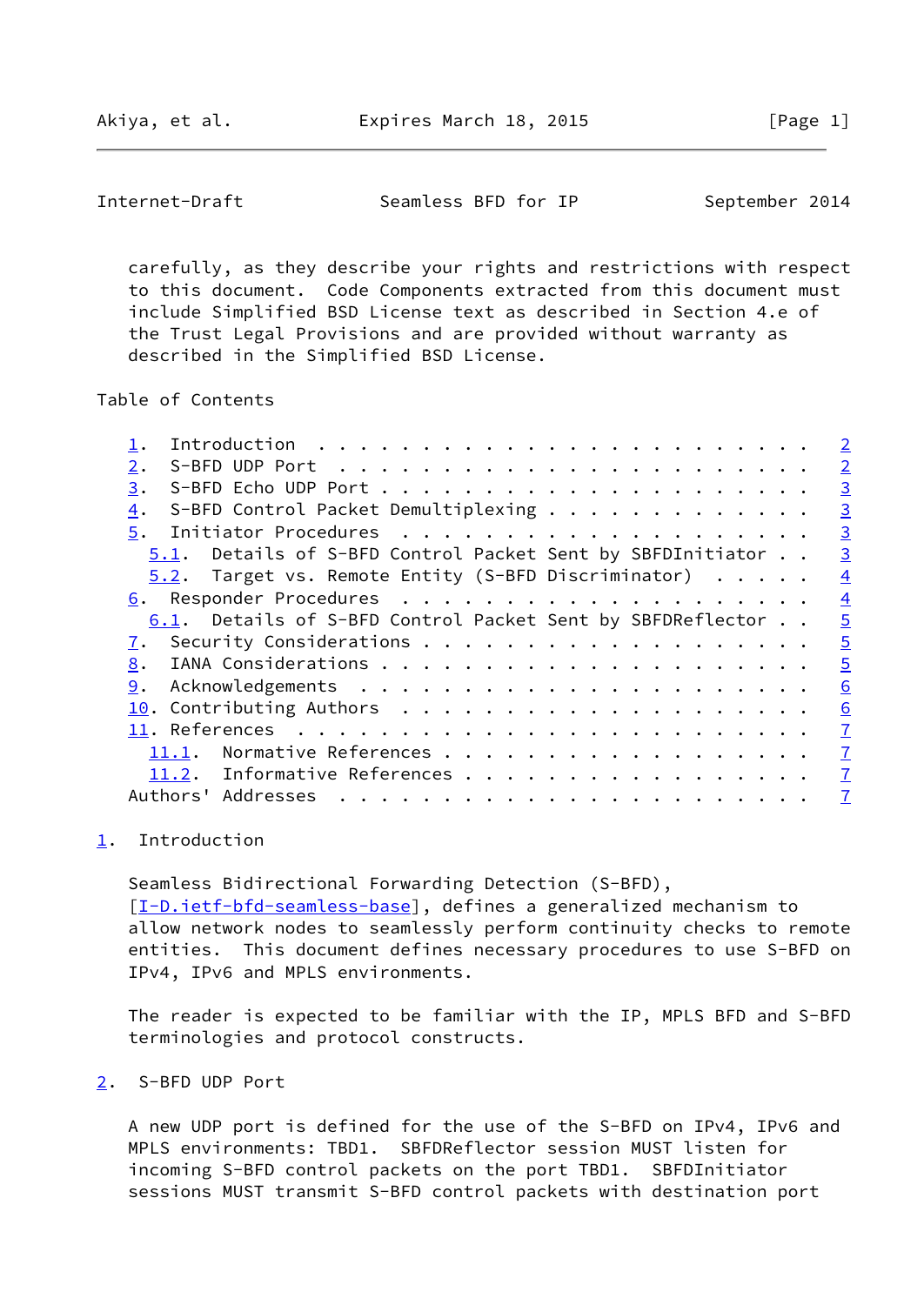TBD1. The source port of the S-BFD control packets transmitted by SBFDInitiator sessions can be of any but MUST NOT be TBD1. The same UDP source port number MUST be used for all S-BFD control packets associated with a particular SBFDInitiator session. The source port number MAY be unique among all SBFDInitiator sessions on the system.

<span id="page-2-1"></span>Internet-Draft Seamless BFD for IP September 2014

<span id="page-2-0"></span>[3](#page-2-0). S-BFD Echo UDP Port

 A new UDP port is defined for the use of the S-BFD Echo function on IPv4, IPv6 and MPLS environments: TBD2. SBFDInitiator sessions MUST transmit S-BFD echo packets with destination port TBD2. This document defines only the UDP port value for the S-BFD Echo function. The source port and the procedures for the S-BFD Echo function are outside the scope of this document.

<span id="page-2-2"></span>[4](#page-2-2). S-BFD Control Packet Demultiplexing

 Received BFD control packet MUST be demultiplexed with the destination UDP port field. If the port is TBD1, then the packet MUST be looked up to locate a corresponding SBFDReflector session based on the value from the "your discriminator" field in the table describing S-BFD discriminators. If the port is not TBD1, then the packet MUST be looked up to locate a corresponding SBFDInitiator session or classical BFD session based on the value from the "your discriminator" field in the table describing BFD discriminators. If the located session is an SBFDInitiator, then the destination IP address of the packet SHOULD be validated to be for self.

<span id="page-2-3"></span>[5](#page-2-3). Initiator Procedures

 S-BFD control packets are transmitted with IP header, UDP header and BFD control header ([\[RFC5880](https://datatracker.ietf.org/doc/pdf/rfc5880)]). When S-BFD control packets are explicitly label switched (i.e. not IP routed which happen to go over an LSP, but explicitly sent on a specific LSP), the former is prepended with a label stack. Note that this document does not make a distinction between a single-hop S-BFD scenario and a multi-hop S-BFD scenario, both scenarios are supported.

 Necessary values in the BFD control headers are described in [\[I-D.ietf-bfd-seamless-base\]](#page-7-1). [Section 5.1](#page-3-0) describes necessary values in the MPLS header, IP header and UDP header when an SBFDInitiator on the initiator is sending S-BFD control packets.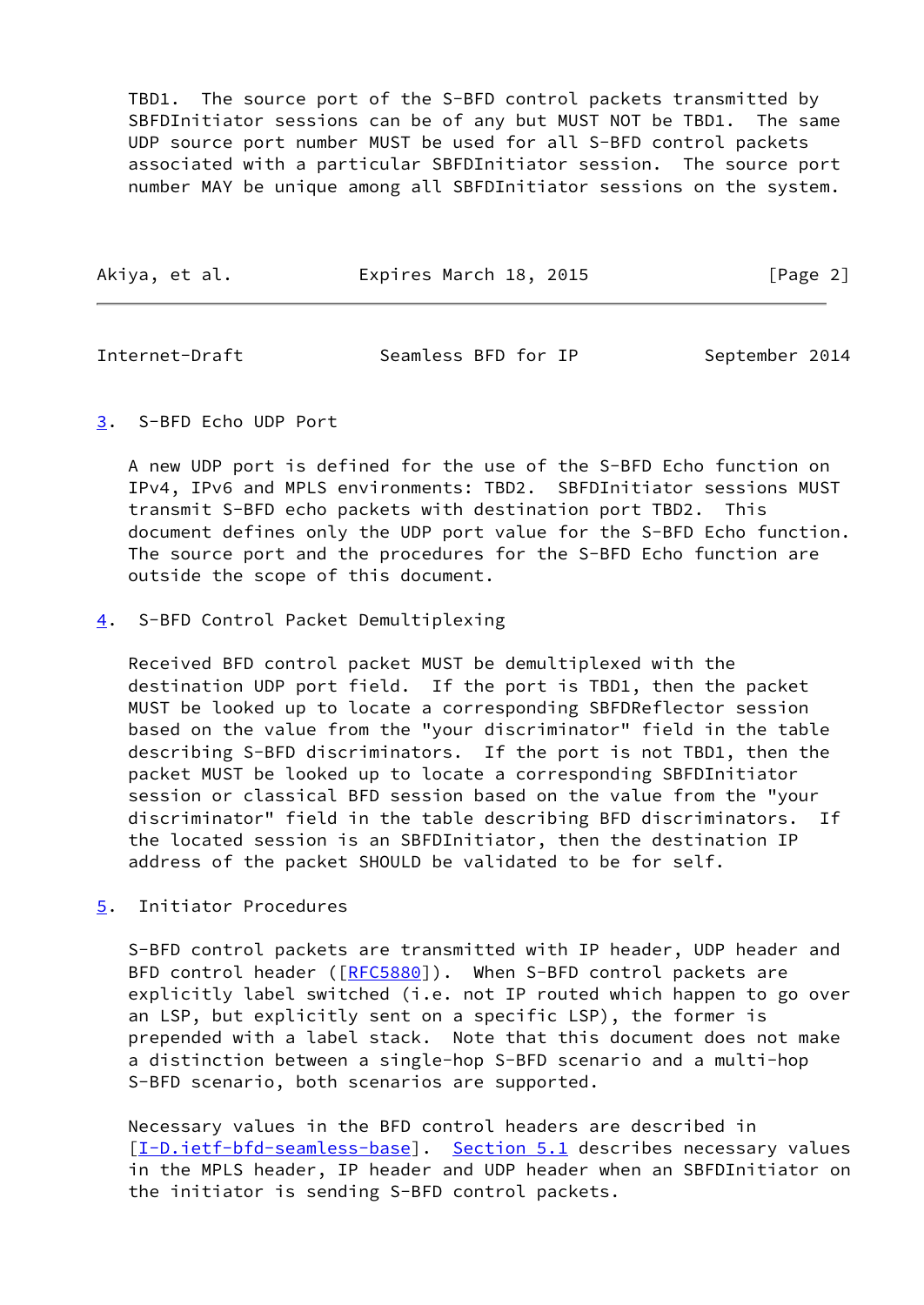- <span id="page-3-0"></span>[5.1](#page-3-0). Details of S-BFD Control Packet Sent by SBFDInitiator
	- o Specifications common to both IP routed S-BFD control packets and explicitly label switched S-BFD control packets:
		- \* Source IP address field of the IP header MUST be set to a local IP address that is expected to be routable by the target (i.e. not IPv6 link-local address when the target is multiple hops away).

| Akiya, et al. | Expires March 18, 2015 | [Page 3] |
|---------------|------------------------|----------|
|---------------|------------------------|----------|

<span id="page-3-2"></span>Internet-Draft Seamless BFD for IP September 2014

- \* UDP destination port MUST be set to a well-known UDP destination port assigned for S-BFD: TBD1.
- \* UDP source port MUST be set to a value that is not TBD1.
- o Specifications for IP routed S-BFD control packets:
	- \* Destination IP address field of the IP header MUST set to an IP address of the target.
	- \* TTL field of the IP header SHOULD be set to 255.
- o Specifications for explicitly label switched S-BFD control packets:
	- \* S-BFD control packets MUST have the label stack that is expected to reach the target.
	- \* TTL field of the top most label SHOULD be 255.
	- $*$  The destination IP address MUST be chosen from the 127/8 range for IPv4 and from the 0:0:0:0:0:FFFF:7F00/104 range for IPv6.
	- \* TTL field of the IP header MUST be set to 1.
- <span id="page-3-1"></span>[5.2](#page-3-1). Target vs. Remote Entity (S-BFD Discriminator)

 Typically, an S-BFD control packet will have "your discriminator" field corresponding to an S-BFD discriminator of the remote entity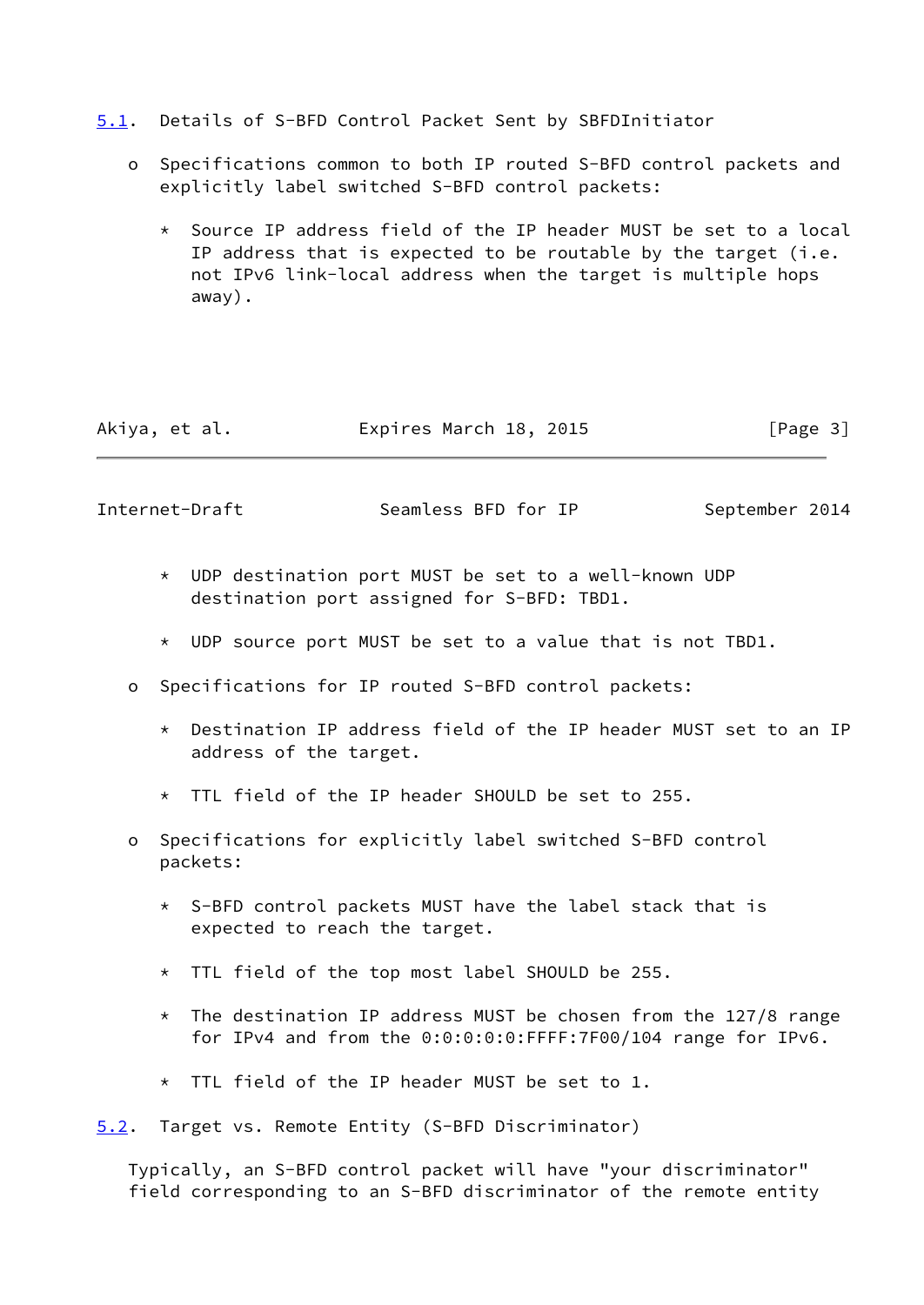located on the target network node defined by the destination IP address or the label stack. It is, however, possible for an SBFDInitiator to carefully set "your discriminator" and TTL fields to perform a continuity test towards a target but to a transit network node.

 [Section 5.1](#page-3-0) intentionally uses the word "target", instead of "remote entity", to accommodate this possible S-BFD usage through TTL expiry. This also requires S-BFD control packets not be dropped by the responder node due to TTL expiry. Thus implementations on the responder MUST allow received S-BFD control packets taking TTL expiry exception path to reach corresponding reflector BFD session.

<span id="page-4-0"></span>[6](#page-4-0). Responder Procedures

 S-BFD control packets are IP routed back to the initiator, and will have IP header, UDP header and BFD control header. If an SBFDReflector receives an S-BFD control packet with UDP source port as TBD1, the packet MUST be discarded. Necessary values in the BFD

| Akiya, et al. | Expires March 18, 2015 | [Page 4] |
|---------------|------------------------|----------|
|---------------|------------------------|----------|

<span id="page-4-2"></span>Internet-Draft Seamless BFD for IP September 2014

 control header are described in [\[I-D.ietf-bfd-seamless-base\]](#page-7-1). [Section 6.1](#page-4-1) describes necessary values in the IP header and UDP header when an SBFDReflector on the responder is sending S-BFD control packets.

<span id="page-4-1"></span>[6.1](#page-4-1). Details of S-BFD Control Packet Sent by SBFDReflector

- o Destination IP address field of the IP header MUST be copied from source IP address field of received S-BFD control packet.
- o Source IP address field of the IP header MUST be set to a local IP address that is expected to be visible by the initiator (i.e. not IPv6 link-local address when the initiator is multiple hops away).
- o TTL field of the IP header SHOULD be set to 255.
- o UDP destination port MUST be copied from received UDP source port.
- o UDP source port MUST be copied from received UDP destination port.

<span id="page-4-3"></span>[7](#page-4-3). Security Considerations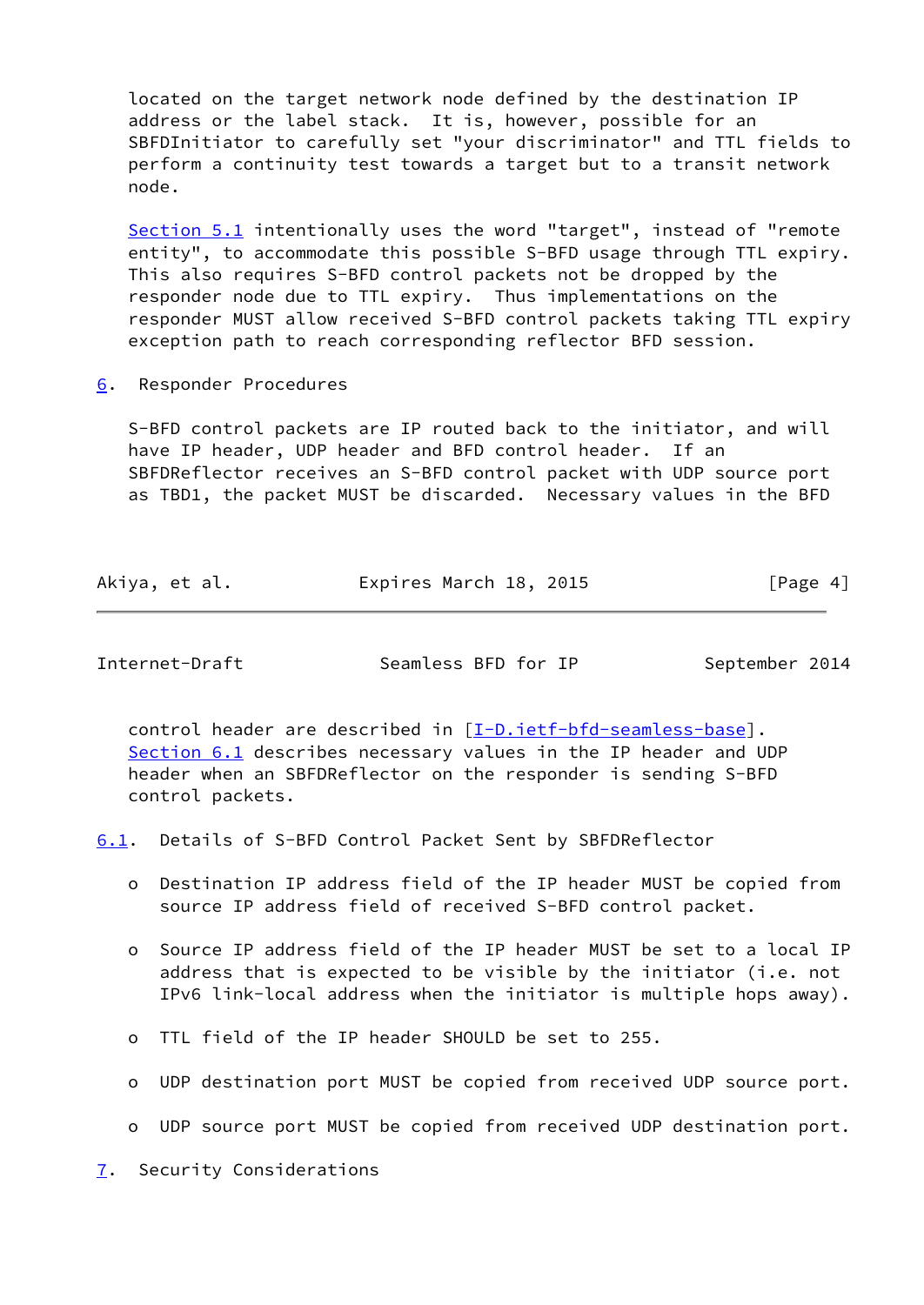Security considerations for S-BFD are discussed in [\[I-D.ietf-bfd-seamless-base\]](#page-7-1). Additionally, implementing the following measures will strengthen security aspects of the mechanism described by this document:

- o Implementations MUST provide filtering capability based on source IP addresses of received S-BFD control packets: [[RFC2827\]](https://datatracker.ietf.org/doc/pdf/rfc2827).
- o Implementations MUST NOT act on received S-BFD control packets containing Martian addresses as source IP addresses.
- o Implementations MUST ensure that response S-BFD control packets generated to the initiator by the SBFDReflector have a reachable target (ex: destination IP address).
- <span id="page-5-0"></span>[8](#page-5-0). IANA Considerations

 A new value TBD1 is requested from the "Service Name and Transport Protocol Port Number Registry". The requested registry entry is:

<span id="page-5-1"></span>

| Akiya, et al.                                               | Expires March 18, 2015                                             | [Page 5]       |
|-------------------------------------------------------------|--------------------------------------------------------------------|----------------|
| Internet-Draft                                              | Seamless BFD for IP                                                | September 2014 |
| Service Name (REQUIRED)<br>$s$ -bfd                         |                                                                    |                |
| Transport Protocol(s) (REQUIRED)<br>udp                     |                                                                    |                |
| Assignee (REQUIRED)<br>IESG <iesg@ietf.org></iesg@ietf.org> |                                                                    |                |
| Contact (REQUIRED)                                          | BFD Chairs <bfd-chairs@tools.ietf.org></bfd-chairs@tools.ietf.org> |                |
| Description (REQUIRED)                                      |                                                                    |                |
|                                                             | Seamless Bidirectional Forwarding Detection (S-BFD)                |                |
| Reference (REQUIRED)                                        |                                                                    |                |
| draft-akiya-bfd-seamless-ip                                 |                                                                    |                |
| Port Number (OPTIONAL)                                      |                                                                    |                |
| TBD1 (Requesting 7784)                                      |                                                                    |                |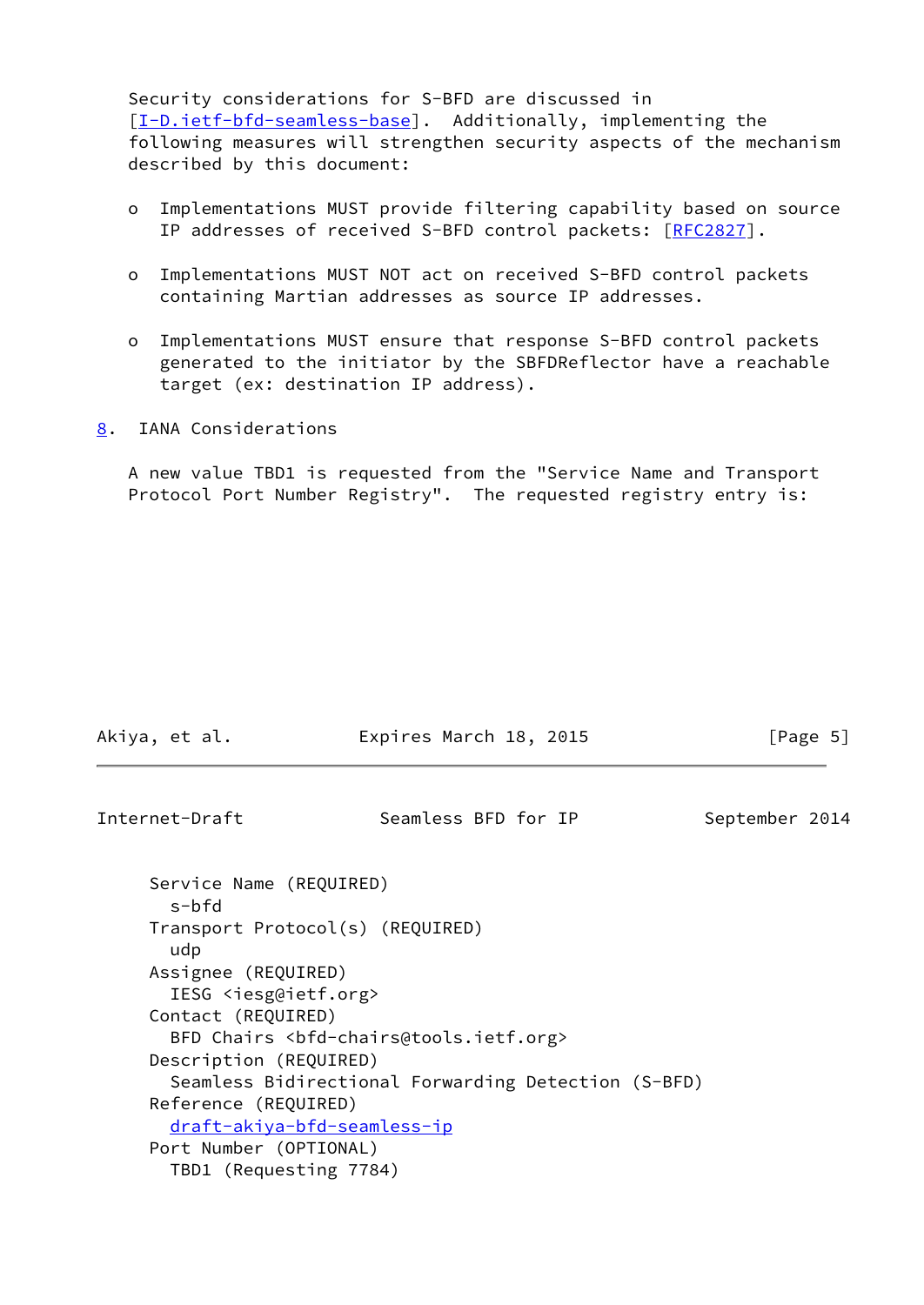A new value TBD2 is requested from the "Service Name and Transport Protocol Port Number Registry". The requested registry entry is:

```
 Service Name (REQUIRED)
  s-bfd-echo
Transport Protocol(s) (REQUIRED)
  udp
Assignee (REQUIRED)
  IESG <iesg@ietf.org>
Contact (REQUIRED)
  BFD Chairs <bfd-chairs@tools.ietf.org>
Description (REQUIRED)
  Seamless Bidirectional Forwarding Detection (S-BFD) Echo Function
Reference (REQUIRED)
  draft-akiya-bfd-seamless-ip
Port Number (OPTIONAL)
  TBD2 (Requesting 7785)
```
<span id="page-6-0"></span>[9](#page-6-0). Acknowledgements

 Authors would like to thank Marc Binderberger from Cisco Systems for providing valuable comments.

<span id="page-6-1"></span>[10.](#page-6-1) Contributing Authors

 Tarek Saad Cisco Systems Email: tsaad@cisco.com

 Siva Sivabalan Cisco Systems Email: msiva@cisco.com

<span id="page-6-3"></span>

| Akiya, et al.  | Expires March 18, 2015 | [Page 6]       |
|----------------|------------------------|----------------|
| Internet-Draft | Seamless BFD for IP    | September 2014 |
| Norondro Kumor |                        |                |

 Nagendra Kumar Cisco Systems Email: naikumar@cisco.com

<span id="page-6-2"></span>[11.](#page-6-2) References

<span id="page-6-4"></span>[11.1](#page-6-4). Normative References